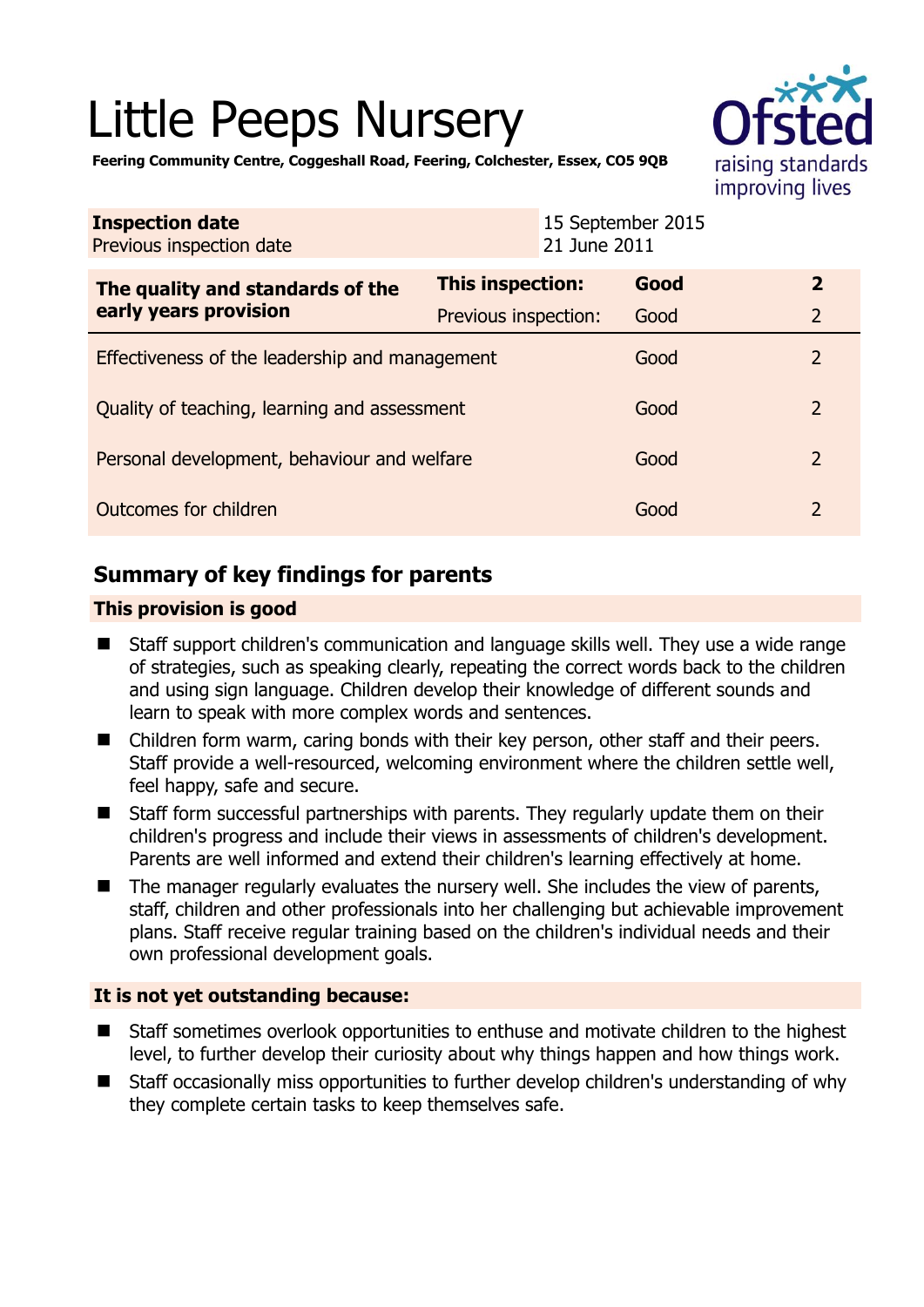## **What the setting needs to do to improve further**

## **To further improve the quality of the early years provision the provider should:**

- enthuse and motivate children further, so they have more opportunities to talk about why things happen and how things work
- support children to develop an even better understanding of how to keep themselves safe.

## **Inspection activities**

- The inspector observed the quality of teaching during activities indoors and outdoors, and assessed the impact this has on children's learning.
- The inspector completed a joint observation with the nursery manager.
- The inspector held a meeting with the nursery manager. She looked at relevant documentation, such as the nursery's self-evaluation and evidence of the suitability of staff working in the nursery.
- The inspector spoke to a small selection of parents during the inspection and took account of their views.

**Inspector** 

Daniella Tyler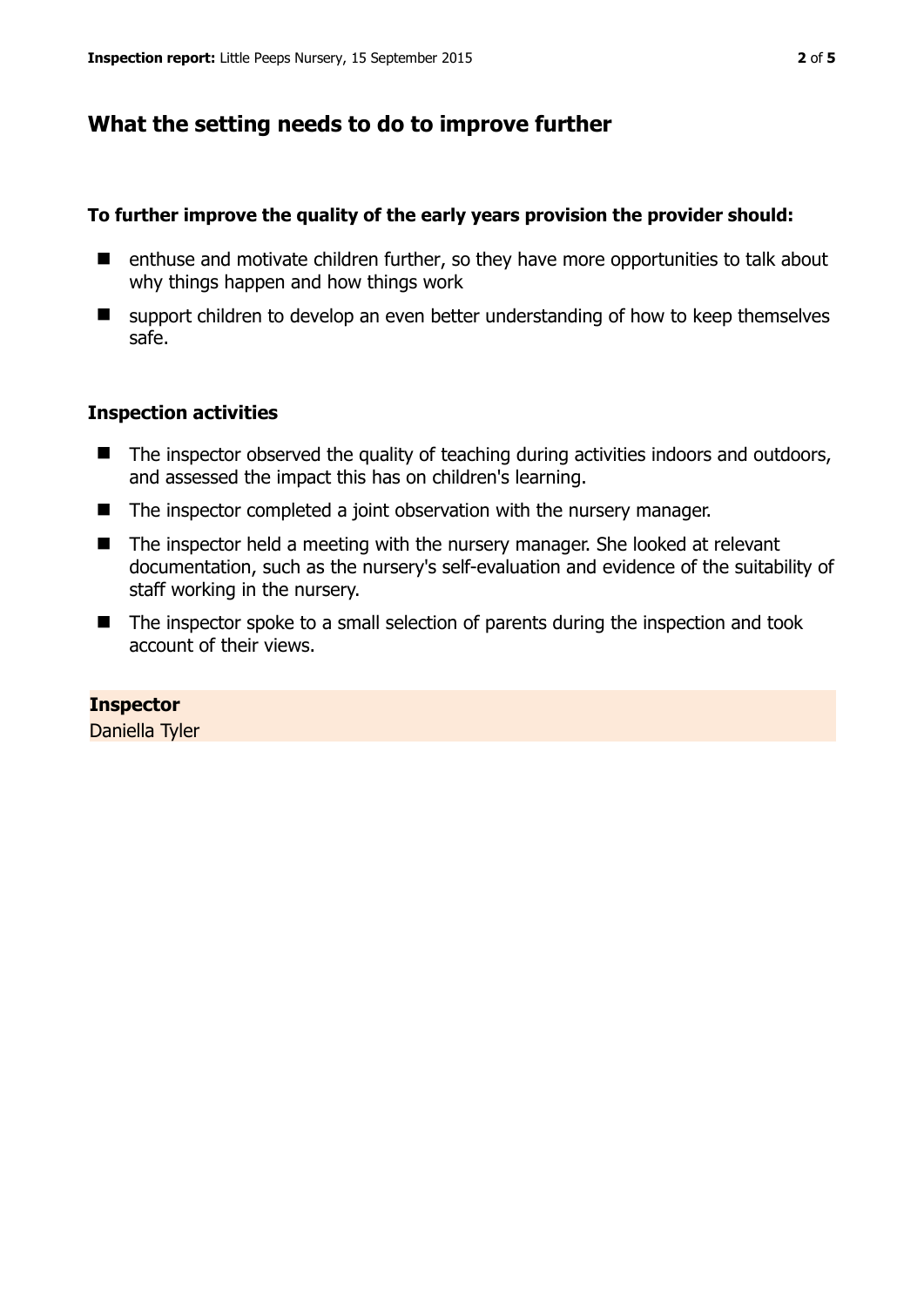## **Inspection findings**

#### **Effectiveness of the leadership and management is good**

The well-qualified manager and staff have a good understanding of the Early Years Foundation Stage requirements and implement them well. The arrangements for safeguarding are effective. Staff can identify the possible indicators of abuse and know the appropriate action to take if they have concerns about a child. Staff ensure the premises is safe. They complete robust risk assessments and ensure the exits are always secure. The manager oversees children's progress so that gaps in learning can be identified swiftly and the appropriate support implemented. Staff form successful partnerships with other early years settings and schools. They effectively share information about children's learning to provide a high level of consistency for the children.

#### **Quality of teaching, learning and assessment is good**

Staff have a good knowledge of how children learn. They get to know children well through regular observations and accurate assessments of their capabilities. Staff use this information to plan activities that are matched to children's individual needs and interests. As a result, all children make good progress. Children develop good imagination skills as they work together pretending to make food and drinks and serve them to each other. Staff engage children in positive interactions and children seek out staff to engage them in their play. However, staff sometimes overlook opportunities to further excite and enthuse children to discover why things happen and how things work.

#### **Personal development, behaviour and welfare are good**

Children have many opportunities to develop their physical skills and take part in regular physical exercise. For example, they take part in balancing activities, sports games and regular walks to the school and forest. Children experience a smooth move to school. They meet Reception teachers regularly at the school and at nursery. Staff talk to them about what school is like and they excitedly watched the children in the school playground when they are out in the garden. Children develop an understanding of how to keep themselves healthy as they talk to staff at mealtimes about what foods are good for them. Staff supervise children well and keep them safe when using resources, such as scissors and cutlery. However, they sometimes overlook opportunities to talk to children about why it is important to keep themselves safe.

### **Outcomes for children are good**

All children make good progress given their starting points and capabilities. Children develop good levels of independence as they learn to tend to their own self-care needs. Children are well prepared for the next stage in their learning including the move to school. Staff support children to learn new words, recognise and write letters and numbers and develop their confidence in group activities.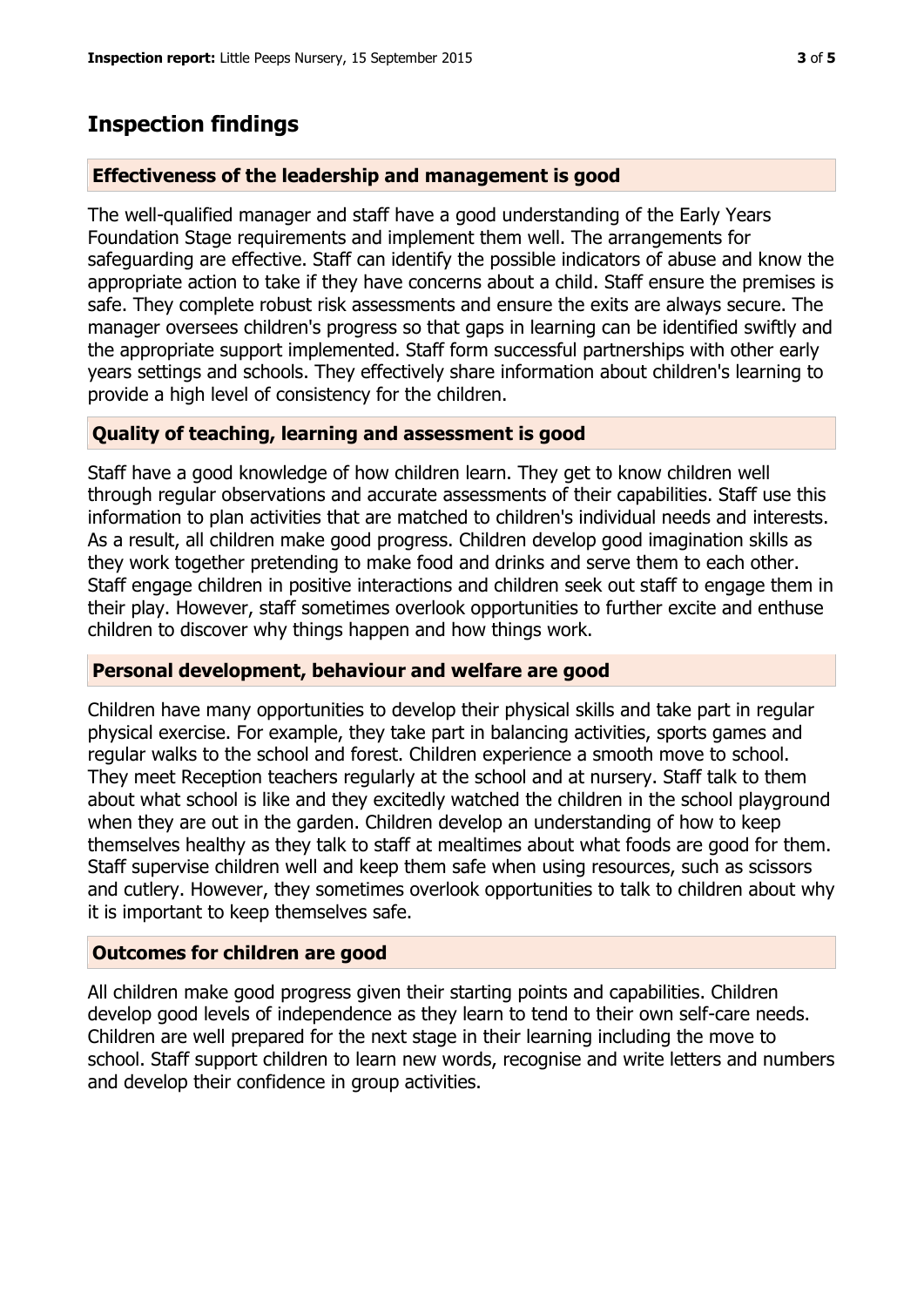# **Setting details**

| Unique reference number       | EY274002                 |
|-------------------------------|--------------------------|
| <b>Local authority</b>        | <b>Essex</b>             |
| <b>Inspection number</b>      | 860863                   |
| <b>Type of provision</b>      | Full-time provision      |
| Day care type                 | Childcare - Non-Domestic |
| <b>Age range of children</b>  | $0 - 5$                  |
| <b>Total number of places</b> | 38                       |
| Number of children on roll    | 23                       |
| <b>Name of provider</b>       | Little Peeps Nursery Ltd |
| Date of previous inspection   | 21 June 2011             |
| <b>Telephone number</b>       | 07815 841423             |

Little Peeps Nursery was registered in 2003 and is situated within the grounds of Feering Community Centre and adjoins Feering Primary School. It is one of two nurseries that are privately owned and managed. The nursery employs four members of childcare staff who all hold appropriate early years qualifications at level 2 or 3. The nursery opens Monday, Tuesday, Thursday and Friday term time only. Sessions are from 9am to 12 noon Monday and Friday, 9am to 3pm on Tuesday and 9am to 1.30pm on Thursday. The nursery provides funded early education for two-, three- and four-year-old children.

This inspection was carried out by Ofsted under sections 49 and 50 of the Childcare Act 2006 on the quality and standards of provision that is registered on the Early Years Register. The registered person must ensure that this provision complies with the statutory framework for children's learning, development and care, known as the Early Years Foundation Stage.

Any complaints about the inspection or the report should be made following the procedures set out in the guidance 'Complaints procedure: raising concerns and making complaints about Ofsted', which is available from Ofsted's website: www.gov.uk/government/organisations/ofsted. If you would like Ofsted to send you a copy of the guidance, please telephone 0300 123 4234, or email enquiries@ofsted.gov.uk.